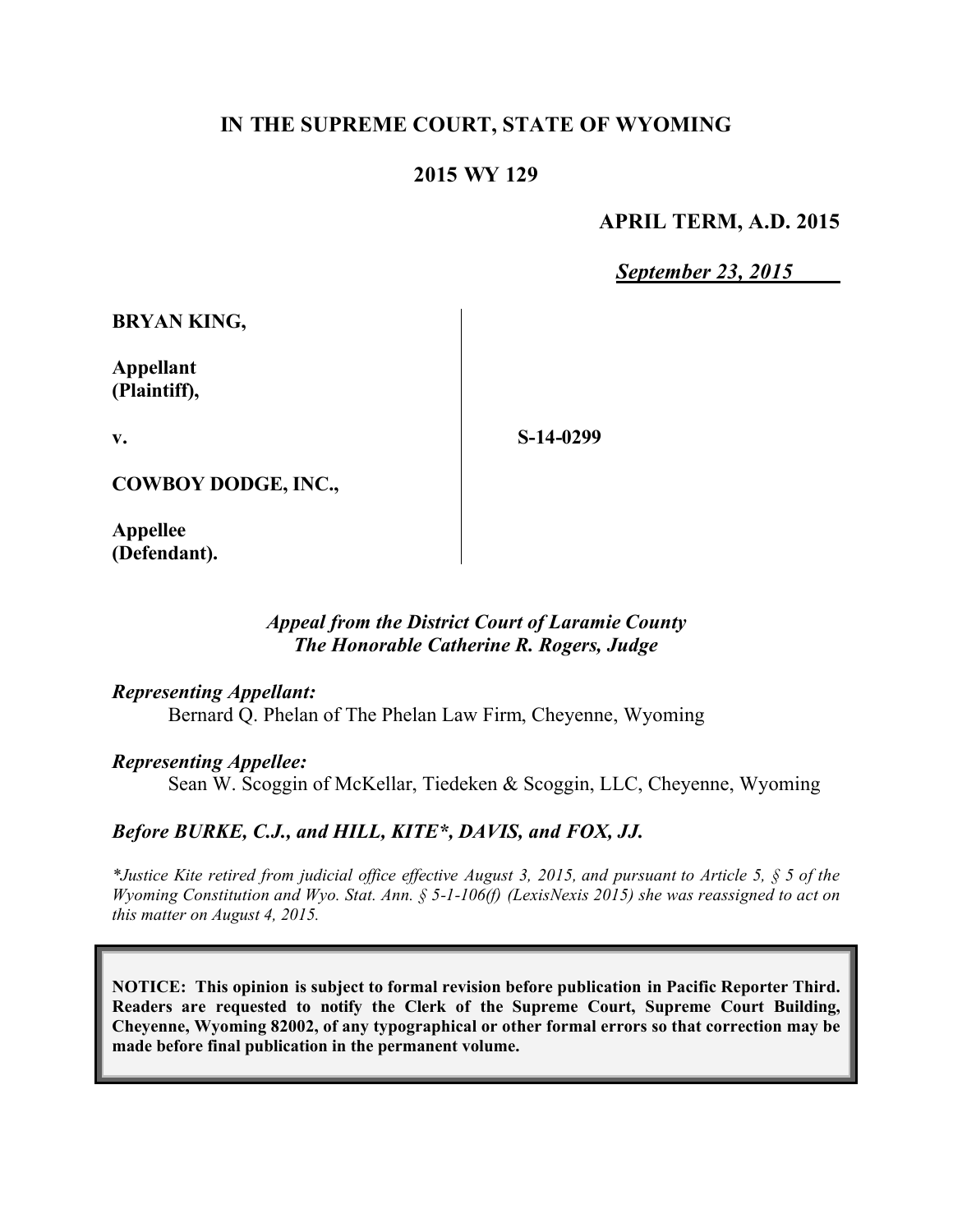# **DAVIS**, Justice.

 $\overline{a}$ 

[¶1] Appellant Bryan King challenges the district court's grant of summary judgment to Appellee Cowboy Dodge, Inc. King claims that his retaliatory discharge claim should proceed to trial because there are genuine issues of material fact concerning his retaliation claim. After applying the correct legal standard as to the causal showing required and the proper standard of review for summary judgment, we agree with King and therefore reverse and remand.

# **FACTS**

[¶2] Because this case was decided on summary judgment, we will generally state the facts in the light most favorable to King. King was hired as an automobile painter in the body shop owned by Cowboy Dodge in Cheyenne on February 16, 2009. He attested by affidavit<sup>1</sup> that he injured his back on December 3, 2010. He later told his physician that he felt a "pop" in his low back, followed by pain radiating down his left leg.

[¶3] He reported the injury to his supervisor Gary Gardner the following Monday, December 6, 2010. According to King, Gardner did not suggest filing a report of injury with the Worker's Compensation Division, but instead steered King to chiropractic care at his own expense.

[¶4] King claims that the chiropractor eventually advised him to seek medical care, and his sister, who evidently knew something about such things, recommended that he file a worker's compensation claim. When he told Gardner his intent, Gardner replied that it was too late to get worker's compensation benefits, but that he would check with the office manager to see if King could file a claim. A report of injury was completed and signed by both Gardner and King on January 24, 2011, and it was filed with the Worker's Compensation Division the same day.

[¶5] Gardner sent King to Health Reach, a local urgent care clinic, for evaluation of his injury. Health Reach in turn referred him to Dr. Vincent Ross, a Cheyenne family practitioner with additional training in orthopedics. Dr. Ross started King on a course of physical therapy, which he pursued while he continued to work full-time for Cowboy Dodge. King testified that after he applied for benefits, Gardner began to find ways to reduce his pay by assigning him to non-paying work.

[ $[$ [6] On February 16, 2011, the Division accepted the late filing<sup>2</sup> and determined the injury to be compensable. Cowboy Dodge did not contest that determination. Eight days

<sup>&</sup>lt;sup>1</sup> Cowboy Dodge points out that certain portions of King's affidavit are conclusory and speculative, and we agree that it is in some respects. We have not included any of those statements in this opinion.

<sup>&</sup>lt;sup>2</sup> Under Wyo. Stat. Ann. §  $27-14-502(a)$  (LexisNexis 2015), an injured worker is required to report an injury to his employer as soon as possible and in no event later than 72 hours after the general nature of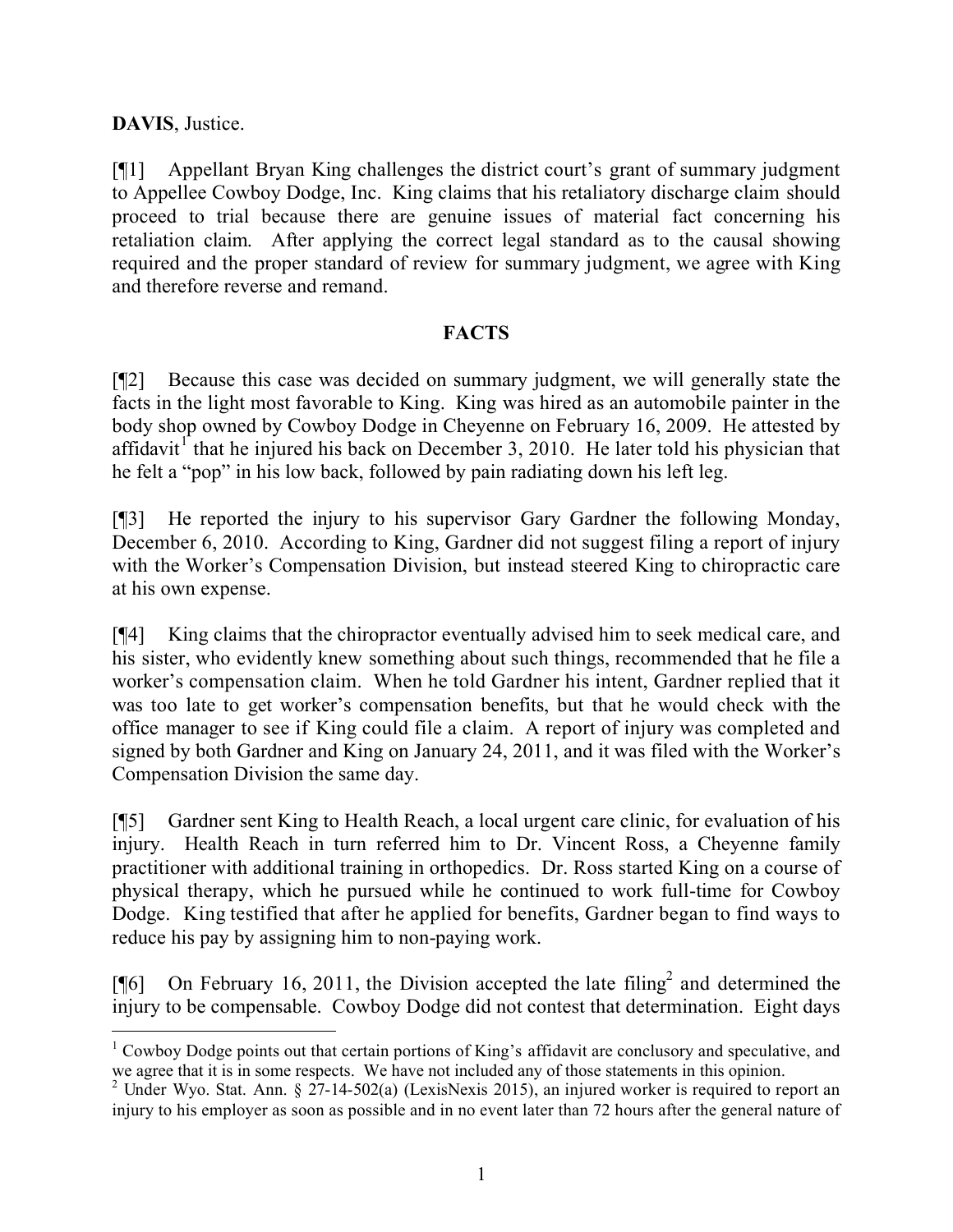later, on February 24, 2011, Gardner terminated King, told him that he was authorized to do so by his supervisor, and said he didn't need to give a reason.<sup>3</sup>

[¶7] Coincidentally, King had an appointment with Dr. Ross that very day, and when he explained that he had been terminated, Dr. Ross certified him to be temporarily totally disabled based upon a herniated lumbar disk with associated left leg radiculopathy.<sup>4</sup> The Division awarded benefits, in response to which Cowboy Dodge objected and sought an administrative hearing before the Office of Administrative Hearings (OAH).

[¶8] At the hearing, Cowboy Dodge presented documents critical of King's job performance because he failed to properly match the paint on two vehicles.<sup>5</sup> There was evidently tension between King and his employer concerning blend time—the time required to match paint. In the first instance, the paint did not match, and the customer insisted on taking the vehicle to another body shop to redo the work. Cowboy Dodge had to refund the money it was paid by the insurance carrier. However, Gardner knew the paint did not match when he turned the vehicle over to the customer. A disciplinary action form related to this event was dated January 7, 2011, but it was not signed by King in a block for "employee signature," nor was there any indication that King refused to sign.

[¶9] The second vehicle also had to be repainted because the paint did not match. There is another written disciplinary action form dated February 18, 2011. In the place for "employee signature," the words "Brian King" were printed, misspelling "Bryan."

[¶10] Gardner claimed to have discussed these problems with King when the forms were completed. King unequivocally denied that Gardner or anyone else ever complained or counseled him about these incidents or any other aspect of his job performance, and that he had ever seen those documents before the OAH hearing. He pointed out that his name is spelled "Bryan" and not "Brian," as it appears in the signature block on the form relating to the second paint job. Confronted with this seeming inconsistency, Gardner explained that he just needed to write the employee's name somewhere on the form to indicate whose file it was to be placed in. Why he chose to write it in the place for the employee signature rather than somewhere else on the form is not clear.

 $\overline{a}$ 

the injury becomes apparent. The employee is also required to file an injury report on a form prescribed by the Division within ten days after the injury became apparent. King did not meet these time requirements, which he claims was because he was told to get chiropractic treatment at his own expense.

<sup>&</sup>lt;sup>3</sup> There is no doubt that King was an at-will employee. As discussed below, this fact has no bearing on whether he can pursue a tort claim for retaliatory discharge for filing a worker's compensation claim.

<sup>&</sup>lt;sup>4</sup> An MRI revealed "a large herniated disc at L4-5 and L5-S1." Radiculopathy is pain, tingling, numbness or weakness caused by compression or irritation of a nerve root.

<sup>&</sup>lt;sup>5</sup> It is difficult to see what relevance this had to a worker's compensation claim, because it would not have been a defense.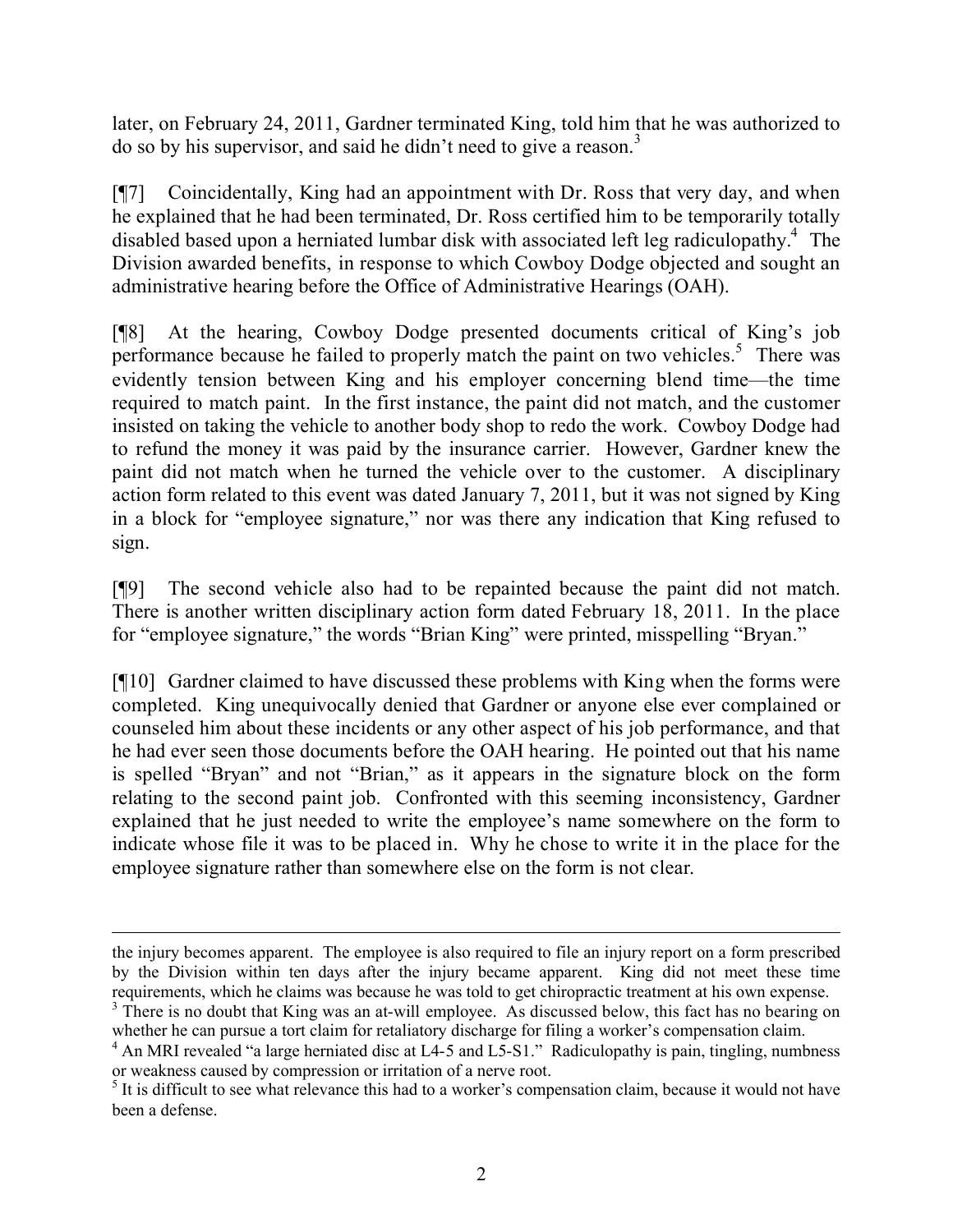[¶11] The OAH awarded King temporary total disability benefits. He ultimately had a discectomy which relieved at least some of his symptoms. He claims that his physicians would have allowed him to return to work a week after the surgery, although he did not do so and instead pursued physical therapy through Dr. Ross's office.<sup>6</sup> He was thereafter determined by the Division to have reached maximum medical improvement, and his temporary total disability benefits were terminated on January 18, 2012. He received a 9% permanent partial impairment rating on January 27, 2012. On January 31, 2012 he waived payment for the impairment and applied for a vocational rehabilitation program administered by the Division instead. He indicated in that application that his physician had restricted him from heavy lifting or crouching.

[¶12] The Division granted the benefits, finding as follows:

The compensable injury has resulted in a permanent impairment due to the nature and extent of the injury and will prevent you from returning to gainful employment in any occupation for which you have training or experience during the (3) year period before the injury.

King testified that he was engaged in vocational rehabilitation treatment as of the date of his deposition, May 30, 2014. $\frac{7}{7}$ 

[¶13] King sued Cowboy Dodge in Laramie County District Court on June 24, 2013, claiming that he was entitled to damages in tort because the company terminated him in retaliation for filing his worker's compensation claim. Cowboy Dodge answered, denying that King was terminated for filing the compensation claim, and raising certain affirmative defenses. Cowboy Dodge then moved for summary judgment, claiming that King could not establish a prima facie case of retaliatory discharge, that he did not have a claim for damages because he received temporary total disability benefits and participated in vocational rehabilitation, and that he could not recover damages for mental or emotional damages. King responded with facts he claimed presented a prima facie case and which he said showed that the reasons given for his discharge were pretextual.

 <sup>6</sup> This statement might arguably be hearsay. However, certain statements are "verbal acts" or contain "words of independent legal significance." That is, certain utterances, such as offers and acceptances of contracts, directions to take certain action, etc., are in the nature of deeds although they are couched in words. *See, e.g.*, 4 Mueller & Kirkpatrick*, Federal Evidence* § 8:18 (Westlaw database updated 2015) (such words can include "permission to act"). On the limited record before us, we will treat this statement as one of those exceptions to the hearsay rule and consider it to be an authorization to return to work within a specified period, although it does seem unusual that a patient would be released to work at a job requiring some lifting, crouching, etc., a week after back surgery.

 $<sup>7</sup>$  In his affidavit, which was signed on August 18, 2014, King attested that he was working full time and</sup> earning \$2,000 per month. We cannot tell whether he had completed the vocational rehabilitation program or was working at a job in the program at that time.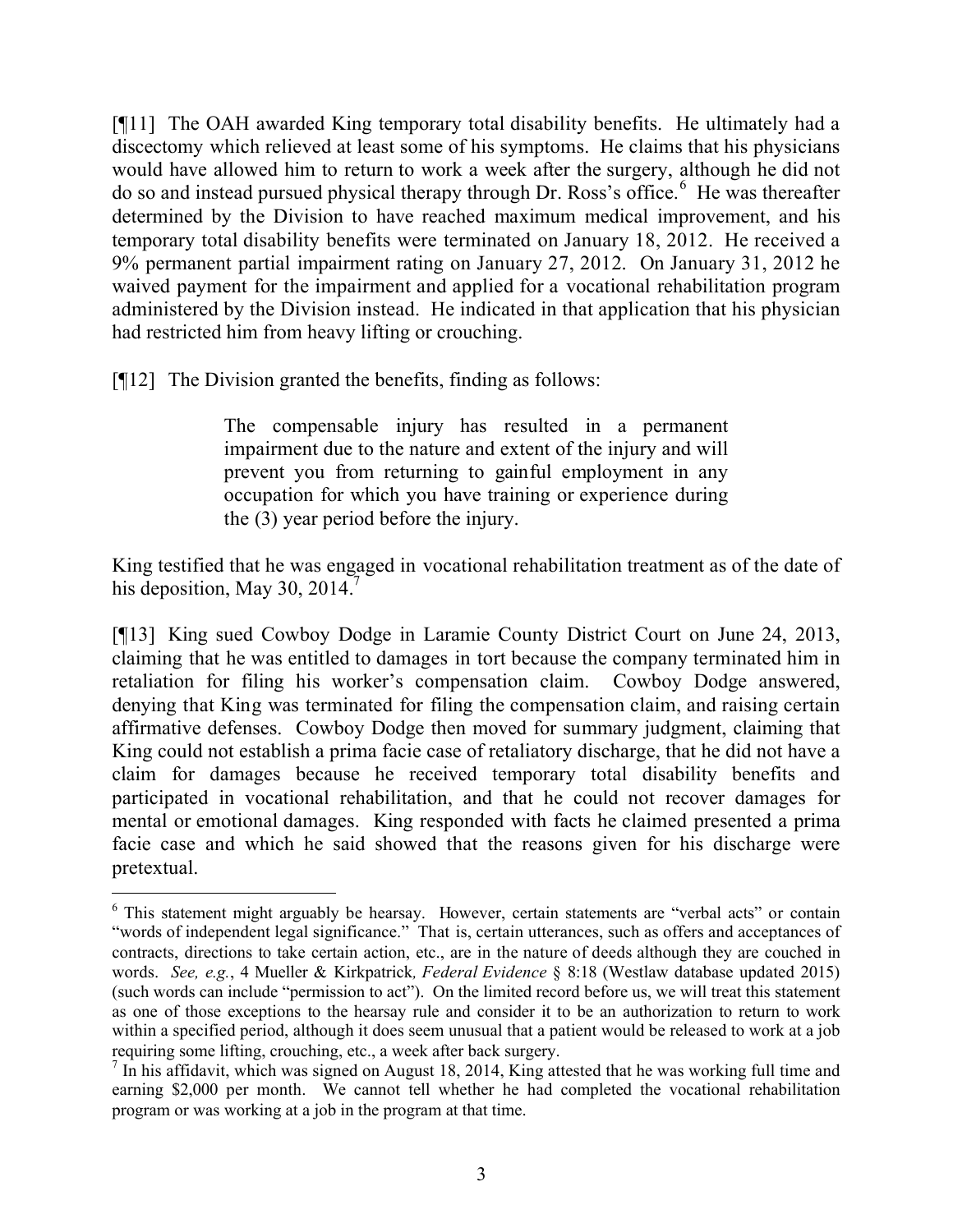[¶14] The district court granted the motion, finding that King had failed to make the required showing that his termination was "consequent" to filing a worker's compensation claim, and therefore granted summary judgment.

#### **ISSUES PRESENTED**

[¶15] The parties identify several issues which we restate as follows:

1. Did the district court err in finding that Appellant King failed to present sufficient evidence that his filing of a worker's compensation claim was causally related to his discharge by Cowboy Dodge to raise a genuine issue of material fact?

2. Regardless of the answer to the first question, must the summary judgment be affirmed because King did not provide sufficient evidence of damages to avoid summary judgment?

3. As to the second issue, does King have some entitlement to recover damages for emotional distress which might create a genuine issue of material fact for trial?

#### **STANDARD OF REVIEW**

[¶16] Our standard for review of a summary judgment has been stated often and consistently:

> We review a summary judgment in the same light as the district court, using the same materials and following the same standards. [*Snyder v. Lovercheck*, 992 P.2d 1079, 1083 (Wyo. 1999)]; *40 North Corp. v. Morrell*, 964 P.2d 423, 426 (Wyo. 1998). We examine the record from the vantage point most favorable to the party opposing the motion, and we give that party the benefit of all favorable inferences that may fairly be drawn from the record. *Id.* A material fact is one which, if proved, would have the effect of establishing or refuting an essential element of the cause of action or defense asserted by the parties. *Id*. If the moving party presents supporting summary judgment materials demonstrating no genuine issue of material fact exists, the burden is shifted to the nonmoving party to present appropriate supporting materials posing a genuine issue of a material fact for trial.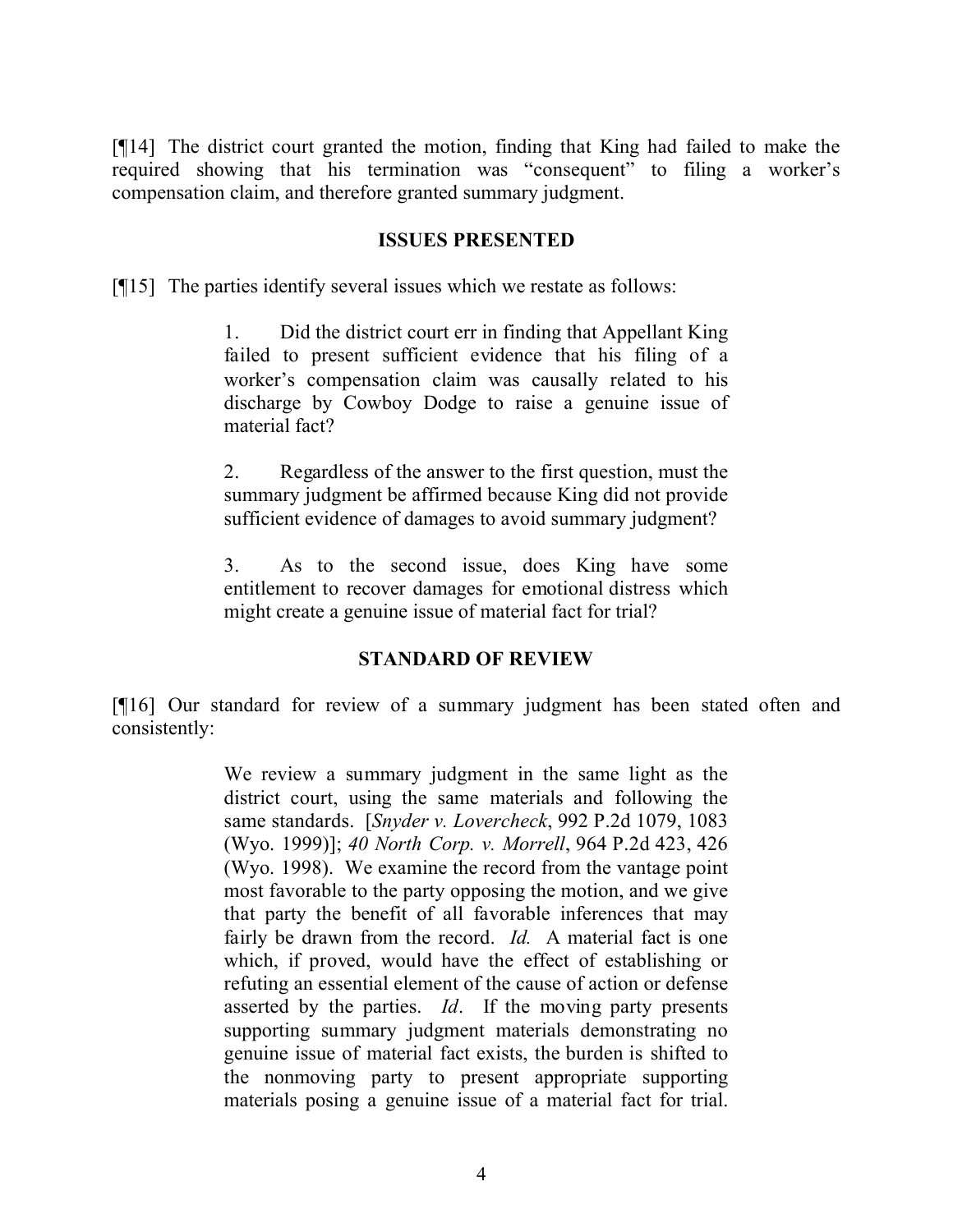*Roberts v. Klinkosh*, 986 P.2d 153, 155 (Wyo. 1999); *Downen v. Sinclair Oil Corp.*, 887 P.2d 515, 519 (Wyo. 1994). We review a grant of summary judgment deciding a question of law de novo and afford no deference to the district court's ruling. *Roberts v. Klinkosh*, 986 P.2d at 156; *Blagrove v. JB Mechanical, Inc.*, 934 P.2d 1273, 1275 (Wyo. 1997).

*Moats v. Professional Assistance, LLC*, 2014 WY 6, ¶ 17, 319 P.3d 892, 896 (Wyo. 2014) (citing *DiFelici v. City of Lander*, 2013 WY 141, ¶ 7, 312 P.3d 816, 819 (Wyo. 2013); *Lindsey v. Harriet*, 2011 WY 80, ¶ 18, 255 P.3d 873, 880 (Wyo. 2011)). We can affirm an order granting summary judgment on any basis appearing in the record. *Id.*

### **DISCUSSION**

#### *Propriety of Summary Judgment on Basis of the Prima Facie Case*

[¶17] The great majority of jurisdictions have recognized by statute or judicial decision that employees may recover in tort when they are discharged in retaliation for filing a worker's compensation claim. *See* 9 Lex A. Larson, *Larson's Workers' Compensation Law* § 104.07[1] (2014). This remedy is available to at-will employees as well as those whose employment is terminable only for cause. *Id.* In *Griess v. Consolidated Freightways Corp. of Delaware*, 776 P.2d 752 (Wyo. 1989), Wyoming joined those jurisdictions by judicially recognizing the tort in response to a certified question from the Wyoming Federal District Court. *Id.* at 754. This Court explained:

> We have been cautious about approving tort actions which might interfere with the traditional rule of "at will" employment. However, in the unique situation presented here, where a strong public policy is embodied in the worker's compensation statutes and the constitution and no other remedy is available, an exception to the doctrine of "at will" employment is justified.

*Id*. (citations omitted).

[¶18] The certification in *Griess* indicated that the part-time dock worker plaintiffs were told that they would not be called back if they filed for workers' compensation benefits, and therefore that case did not present the issue we confront in this appeal – that is, what proof must there be to avoid summary judgment and allow a jury to decide if a particular discharge was in retaliation for filing a claim when the employer has not admitted a retaliatory basis for it? A review of the cases cited in Larson indicates that the case law on this issue has evolved, and this opinion and its forebears will be evidence of the truth of that statement. 9 Larson*, supra*.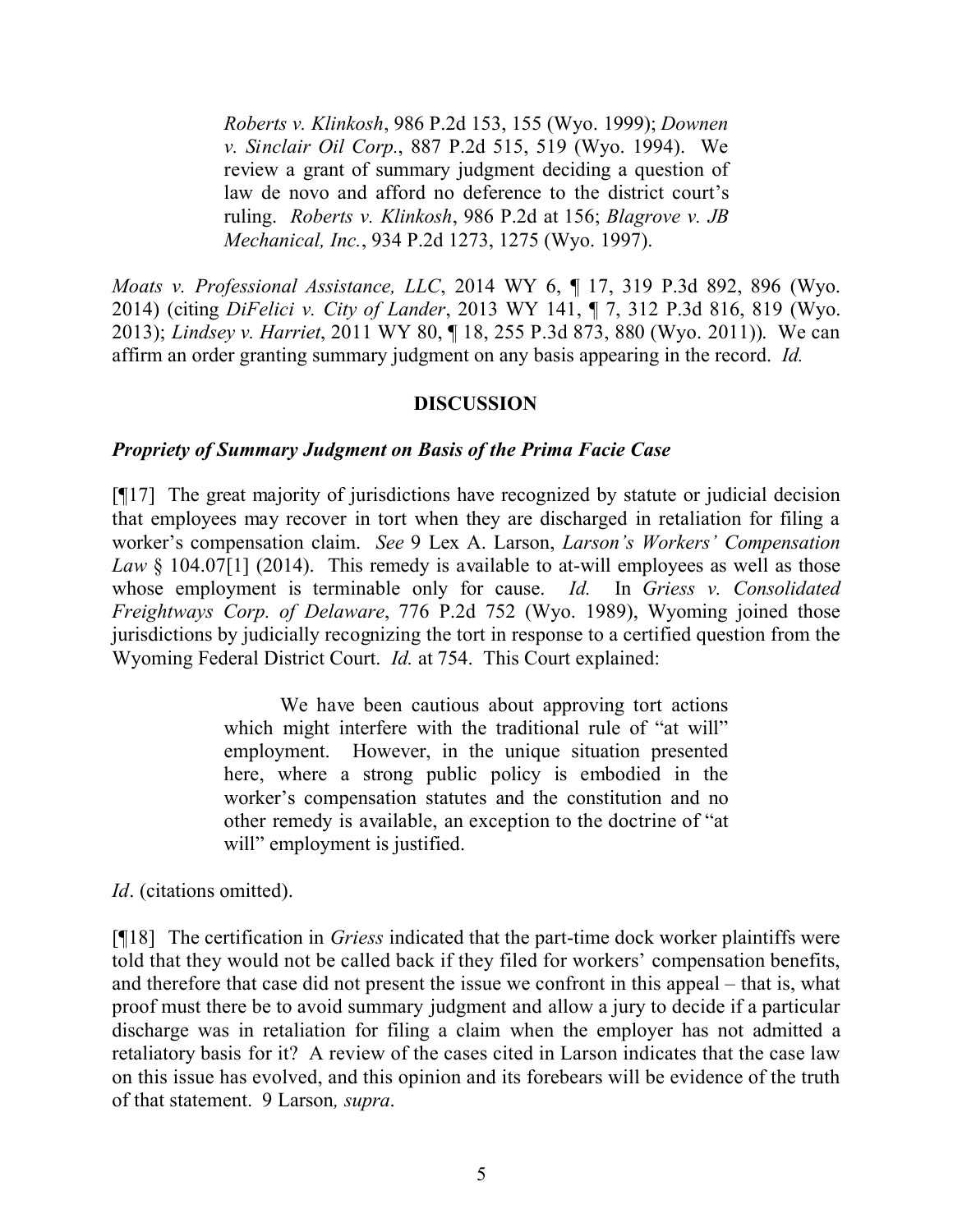[¶19] In a relatively early post-*Griess* case, this Court indicated that a plaintiff could recover on a retaliation claim only "if there were no other legitimate reason for the termination." *Lankford v. True Ranches, Inc.*, 822 P.2d 868, 872 (Wyo. 1991). Soon thereafter, the Court approved a burden-shifting approach that allowed a discharged employee to prove retaliation not only directly, but also by showing that the explanation given for the discharge was a pretext, although the ultimate burden of persuasion was always to fall on the employee. *Cardwell v. American Linen Supply*, 843 P.2d 596, 599- 600 (Wyo. 1992). That case relied upon an Oklahoma decision based upon a statutory cause of action. The *Cardwell* elements can be summarized as follows:

1. The employee must make a prima facie case showing employment, on-thejob injury, treatment that put the employer on notice that treatment had been rendered for a work-related injury, or that the employee had instituted, or caused to be instituted, procedures under the Wyoming Worker's Compensation Act, and *consequent* termination of employment.

2. After a prima facie case is established, the burden shifts to the employer to rebut the inference that its motives were retaliatory by articulating a legitimate nonretaliatory reason. Two such reasons may include the employee's inability to perform assigned duties, or bad faith pursuit of a compensation claim. The employer need not persuade the court that it was actually motivated by the proffered reasons. The burden is one of production – the employer must raise a genuine issue of fact as to whether it retaliatorily discharged the employee.

3. The employee may then meet its ultimate burden of persuasion by proving directly that the discharge was motivated by the exercise of his rights under the Act or by showing that the employer's proffered explanation is not worthy of credence, i.e., that it is a pretext.

*Cardwell*, 843 P.2d at 599-600. The case further explained, quoting Larson, that:

Ordinarily the prima facie case must, in the nature of things, be shown by circumstantial evidence, since the employer is not apt to announce retaliation as his motive. Proximity in time between the claim and the firing is a typical beginning-point, coupled with evidence of satisfactory work performance and supervisory evaluations. Any evidence of an actual pattern of retaliatory conduct is, of course, very persuasive.

*Id.* at 600 (quoting 2A Larson, *supra*, § 13-187 to 188 (1987)). This burden-shifting approach was drawn from the procedure approved for federal Title VII discrimination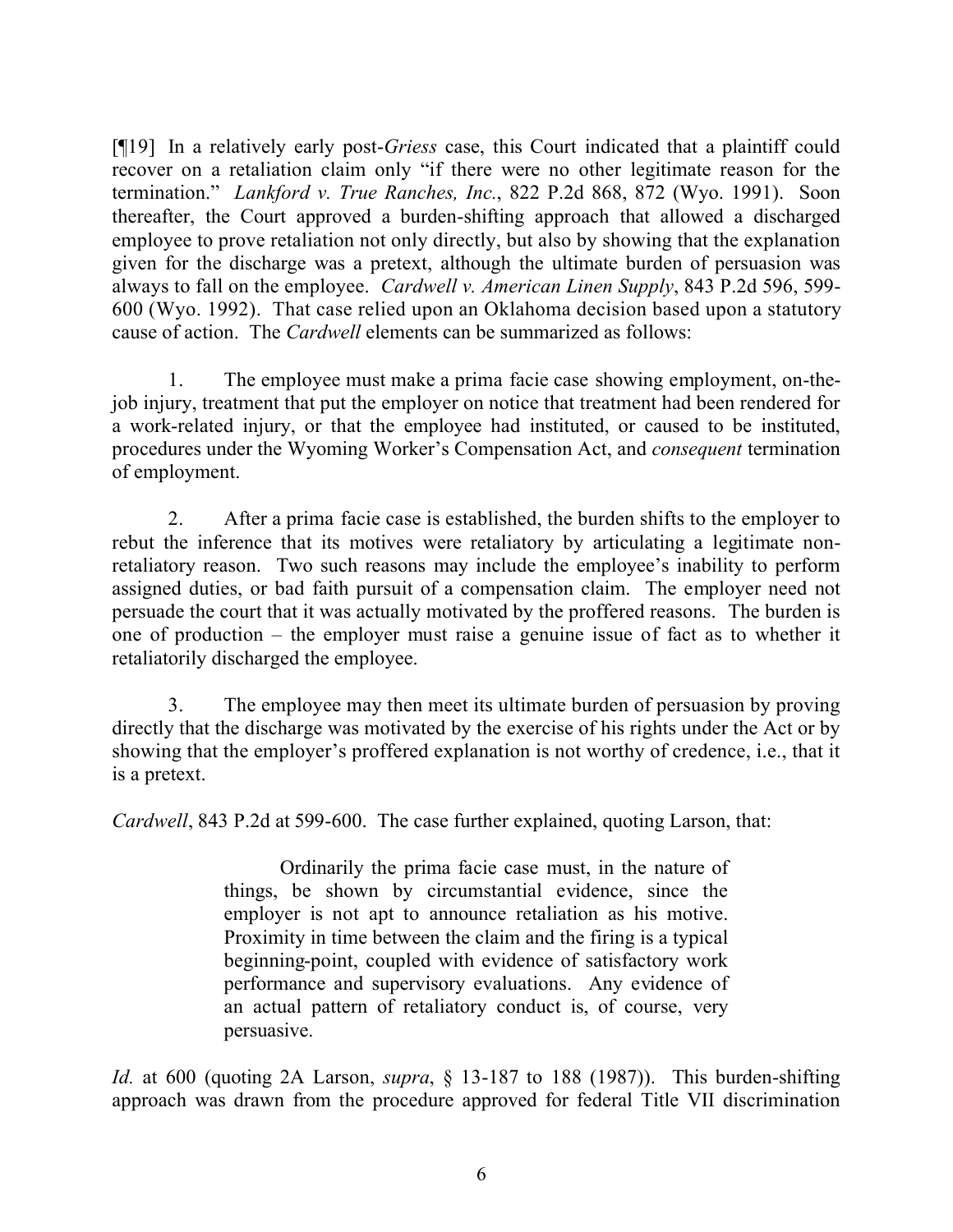cases in *McDonnell Douglas Corp. v. Green,* 411 U.S. 792, 802, 93 S.Ct. 1817, 1824, 36 L.Ed.2d 668 (1973).

[¶20] In the later case of *St. Mary's Honor Ctr. v. Hicks*, 509 U.S. 502, 113 S.Ct. 2742, 125 L.Ed.2d 407 (1993), the United States Supreme Court explained that once the employer has met its burden of production, the *McDonnell Douglas* burden-shifting framework is no longer relevant, and the employee retains the ultimate burden of persuasion. *Id*. at 510-11, 113 S.Ct. at 2749. *St. Mary's* involved a ruling after a bench trial, rather than a summary judgment, and the discussion there centered on whether judgment as a matter of law should have been entered. The Court emphasized that the trier of fact's rejection of the proffered reasons for termination – i.e*.,* a finding that they were pretextual – will suffice to prove intentional discrimination. *Id*.

[¶21] Another case relevant to our discussion is *Buckner v. General Motors Corp*., 760 P.2d 803, 807 (Okla. 1988), which this Court relied upon in *Cardwell*. As noted above, the Oklahoma legislature enacted a statute prohibiting discharge for filing a worker's compensation claim, but without the *McDonnell Douglas* burden-shifting procedure.<sup>8</sup> The statute has since been repealed.

[¶22] In *Buckner*, the Oklahoma Supreme Court used the word "consequent" to describe the required causal connection between seeking worker's compensation benefits and the termination. 760 P.2d at 806. That term found its way into *Cardwell*, because that decision relied upon *Buckner*. *Cardwell,* 843 P.2d at 599. The district court in this case therefore understandably focused upon the word "consequent" in *Cardwell.* It looked to the dictionary definition of that term, noting that absent guidance as to its meaning, it should apply the word's plain and ordinary meaning. Thus, it concluded that the term meant "as a result or effect," and went no further in the burden-shifting analysis.

 $\overline{a}$ <sup>8</sup> 85 O.S. 1981 §§ 5 and 6 were repealed in 2011. They provided before repeal that:

<sup>§</sup> 5: No person, firm, partnership or corporation may discharge any employee because the employee has in good faith filed a claim, or has retained a lawyer to represent him in said claim, instituted or caused to be instituted, in good faith, any proceeding under the provisions of Title 85 of the Oklahoma Statutes, or has testified or is about to testify in any such proceeding. Provided no employer shall be required to rehire or retain any employee who is determined physically unable to perform his assigned duties.

<sup>§ 6:</sup> A person, firm, partnership or corporation who violates any provision of Section 5 of this title shall be liable for reasonable damages suffered by an employee as a result of the violation. An employee discharged in violation of the Workers' Compensation Act shall be entitled to be reinstated to his former position. The burden of proof shall be upon the employee.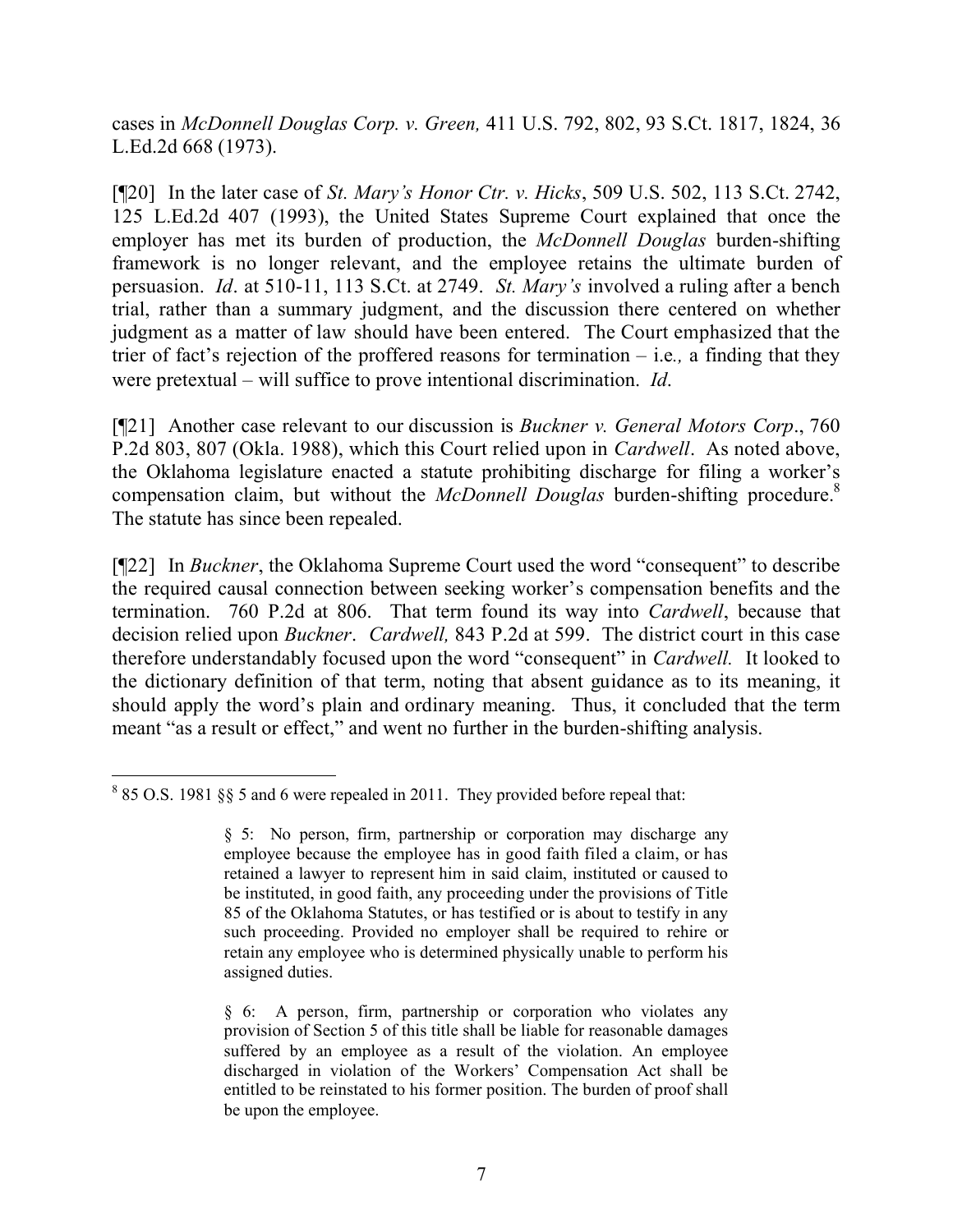[¶23] Unfortunately, *Buckner* and therefore *Cardwell* did not adequately explain the showing required by the case law. Before *Buckner*, the Oklahoma Supreme Court had held that "when retaliatory motivations comprise a significant factor in an employer's decision to terminate an employee, even though other legitimate reasons exist to justify termination, the discharge violates the intent of section 5."<sup>9</sup> *Thompson v. Medley Material Handling, Inc.*, 732 P.2d 461, 463 (Okla. 1987); *see also Elzey v. Forrest*, 739 P.2d 999, 1003 (Okla. 1987) (elaborating that once an employee shows that his filing of a worker's compensation claim was a significant factor in his discharge, he has made a prima facie case). The *Buckner* court's use of the term "consequent" therefore appears to have been shorthand for the test set forth in earlier cases—at least there is no indication that the Oklahoma Supreme Court intended to overrule decisions which were at most about a year old. *Buckner*, 760 P.2d at 806. This Court's use of the same term from *Buckner* was, therefore, perhaps misleading.

[¶24] The Oklahoma standard is consistent with that applied in the majority of cases which have adopted the tort of retaliatory discharge, when the standard is not spelled out in the statute. 9 Larson, *supra*, § 104.07[3] (listing in footnote 50 Kentucky, Missouri, Texas, and the District of Columbia). The test is articulated slightly differently in other states – some cases say the employee must show that his filing of a worker's compensation claim was a "substantial and motivating factor" in his or her discharge *Id*.; *Delano v. City of South Portland,* 405 A.2d 222, 229 (Me. 1979) (injured employee who was demoted must prove that the decision was "rooted substantially or significantly in the employee's exercise of his rights under the Workers' Compensation Act"); *First Property Management Corp. v. Zarebidaki*, 867 S.W.2d 185, 188 (Ky. 1993) (employee must prove that filing or pursuing a worker's compensation claim was a substantial and motivating factor in causing his discharge*); Templemire v. W & M Welding, Inc.*, 433 S.W.3d 371, 384 (Mo. 2014) (overruling prior cases espousing an exclusive causation standard and holding that the plaintiff must only prove that the filing of a worker's compensation claim was a "contributing factor" in a discharge). 10

[¶25] We believe that the "substantial and motivating factor" test is the appropriate one to be used in determining whether a plaintiff has proven the required causal connection between a compensation claim and discharge. It protects workers' rights to make a compensation claim, and it recognizes that it may often be difficult to determine whether the filing of the claim was coincidental, the straw that broke the camel's back, or a

<sup>9</sup> This was the statute in force at the time – see footnote 8, *supra*.

 $10$  We acknowledge that the United States Supreme Court has recently adopted a "but-for" standard for Title VII retaliation cases, and that this standard was argued unsuccessfully in *Thompson v. Medley Material*. *University of Texas Southwestern Medical Center v. Nassar*, 133 S.Ct. 2517, 2527-28, 186 L.Ed.2d 503 (2013). We are not bound to follow the United States Supreme Court's lead on this issue, as we interpret the requirement of a state law tort and not a federal statute. *See Vollemans v. Town of Wallingford*, 928 A.2d 586, 594 (Conn. 2007) (noting that [like Wyoming] Connecticut is the final arbiter of its own laws, although federal case law is often of "great assistance and persuasive force").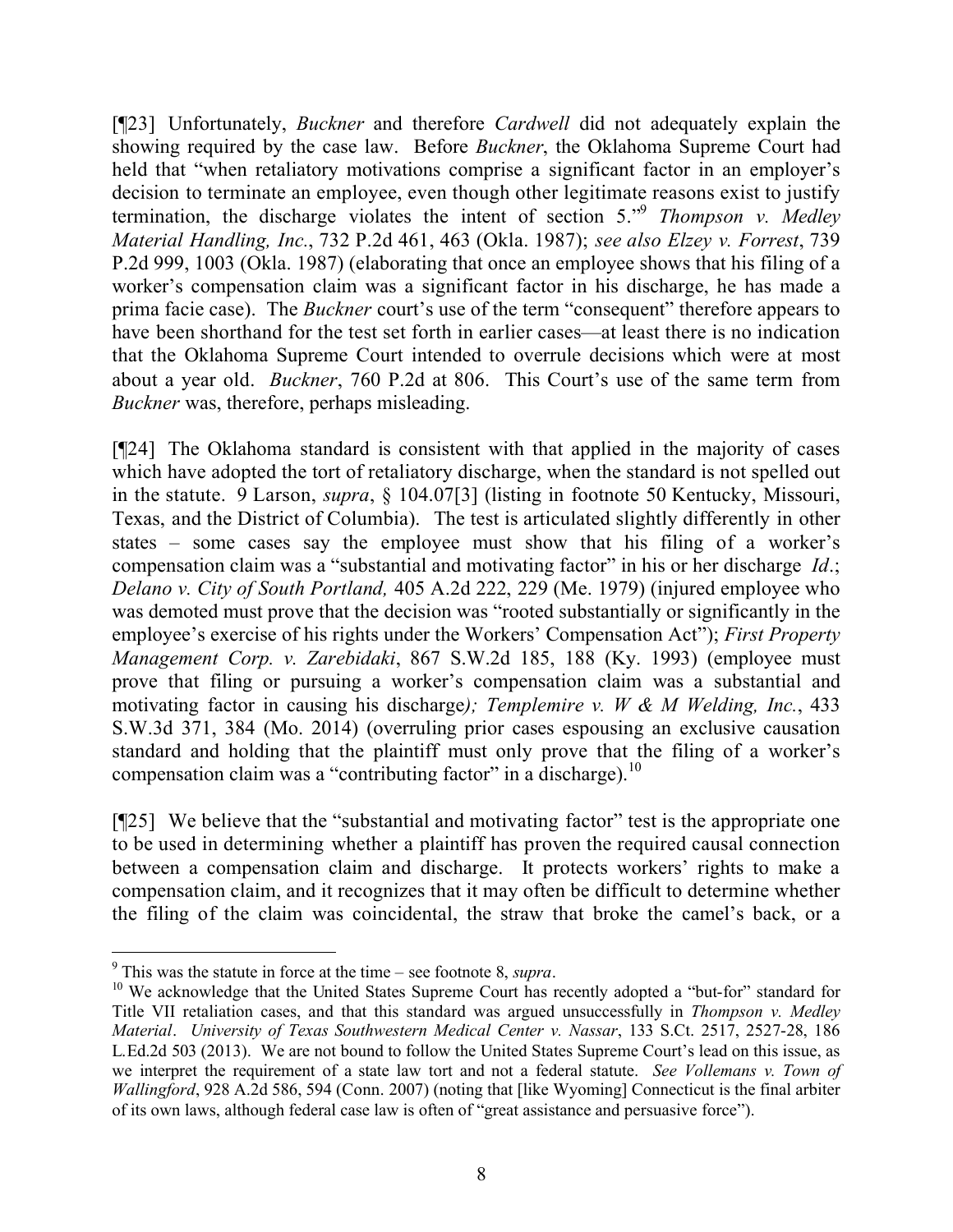motivation that led the employer to manufacture grounds for termination. These are questions that jurors, the majority of whom will either be employers or employees, are particularly well-suited to answer.

[¶26] Accordingly, we must conclude that the district court employed the wrong standard (although understandably so), as its analysis required that the only basis for the decision had to be the filing of the claim. This effectively rendered the rest of the burden-shifting process irrelevant. We will next apply the clarified test, because we may affirm on any grounds appearing in the record. *Moats,* 319 P.3d at 896.

# *Application of the Test to the Evidence*

[¶27] At the outset, we note that the burden-shifting approach is hardly the stately minuet the case law suggests, and particularly so as it applies to summary judgment motions.<sup>11</sup> As occurred in this case, the employer often moves for summary judgment under Wyoming Rule of Civil Procedure 56, and it understandably puts on its best case. The employee then has an opportunity to respond with his best case, followed by a reply from the employer. Nonetheless, we will apply the burden-shifting analysis to the evidence the parties presented, although it did not come before the district court in the order *Cardwell* and other cases might imply.

[¶28] At the outset, we note that Cowboy Dodge argues that King's testimony was not credible. Unfortunately, if that was a basis for the district court's decision, it would not adhere to the standard of review on summary judgment, which requires both the district court and this Court to view the evidence in the light most favorable to King, giving him the benefit of all favorable inferences to be drawn from it. *Moats,* 319 P.3d at 896.

[¶29] We begin by determining if King met his burden as to the first step, the prima facie case. We have defined "prima facie evidence" as

> [e]vidence good and sufficient on its face. Such evidence as, in the judgment of the law, is sufficient to establish a given fact, or the group or chain of facts constituting the party's claim or defense, and **which if not rebutted or contradicted,** will remain sufficient. Evidence which, **if unexplained or uncontradicted,** is sufficient to sustain a judgment in favor of the issue which it supports, but **which may be contradicted by other evidence.**

 $11$  It is not really the dance envisioned by the case law when the suit goes to trial, either. The employee is motivated to put on his best case in his case-in-chief, and given the availability of liberal discovery, will normally know well in advance what the defense to his claims will be and anticipate them.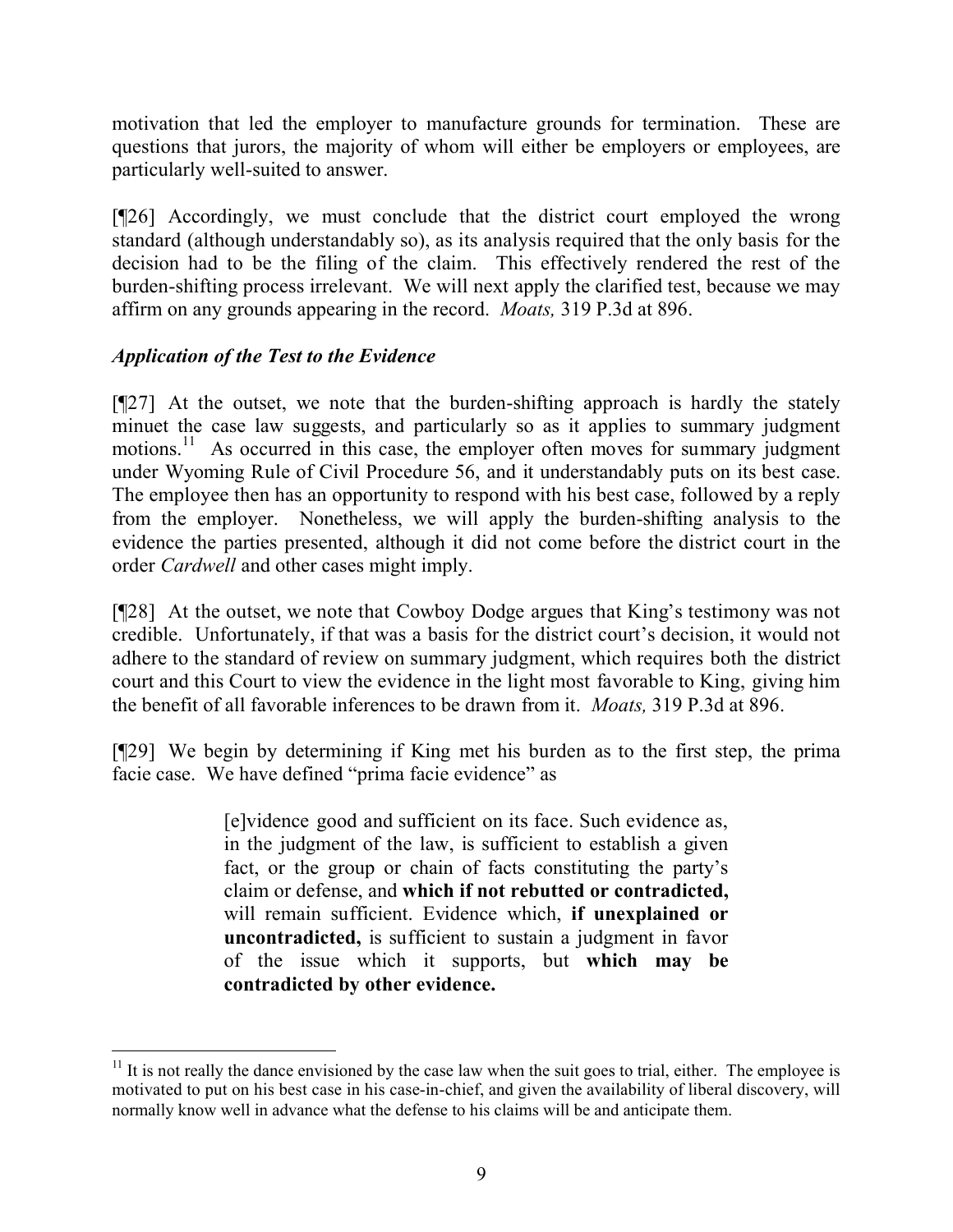*Kruzich v. Martin-Harris Gallery, LLC*, 2006 WY 7, ¶ 16, 126 P.3d 867, 874 (Wyo. 2006) (emphasis added) (appeal of agency decision on claim of retaliatory discharge based on disability) (citing *Motor Vehicle Admin. v. Karwacki*, 666 A.2d 511, 516-17 (Md. 1995)).

[¶30] Reviewing the record *de novo*, as we must, we find that King presented the following facts, from which certain favorable inferences may be drawn:

- King was terminated eight days after the Worker's Compensation Division approved some level of benefits. We observed in *Cardwell* that mere proximity in time does not prove the required causal connection. 843 P.2d at 600. In this case, there is more.
- When King reported his work-related injury to Gardner, Gardner told him to seek chiropractic treatment at his own expense without informing him of the option to file a worker's compensation claim. When King returned, knowing that he could make such a claim, Gardner told him that his claim would be untimely, although he ultimately completed the required forms, evidently after consulting with Cowboy Dodge's human resources officer.
- King testified that after he filed his compensation claim and before he was terminated, Gardner began to cause problems with his pay by assigning him to tasks for which Cowboy Dodge would not pay. Viewed in the light most favorable to King, this could suggest an effort to encourage him to quit because he filed the claim.
- King testified that when Gardner terminated him, he refused to give a reason. Although Cowboy Dodge did not have to give a reason to terminate King, who was an at-will employee, Gardner's failure to do so must be considered in light of the above events.

[¶31] This proof is sufficient to meet the *Cardwell* requirements (as we have clarified them) for the first stage of the burden-shifting process. He produced evidence which, if believed, would show that:

- He was employed by Cowboy Dodge.
- He was injured on the job.
- He received treatment and filed a claim of which Cowboy Dodge was aware.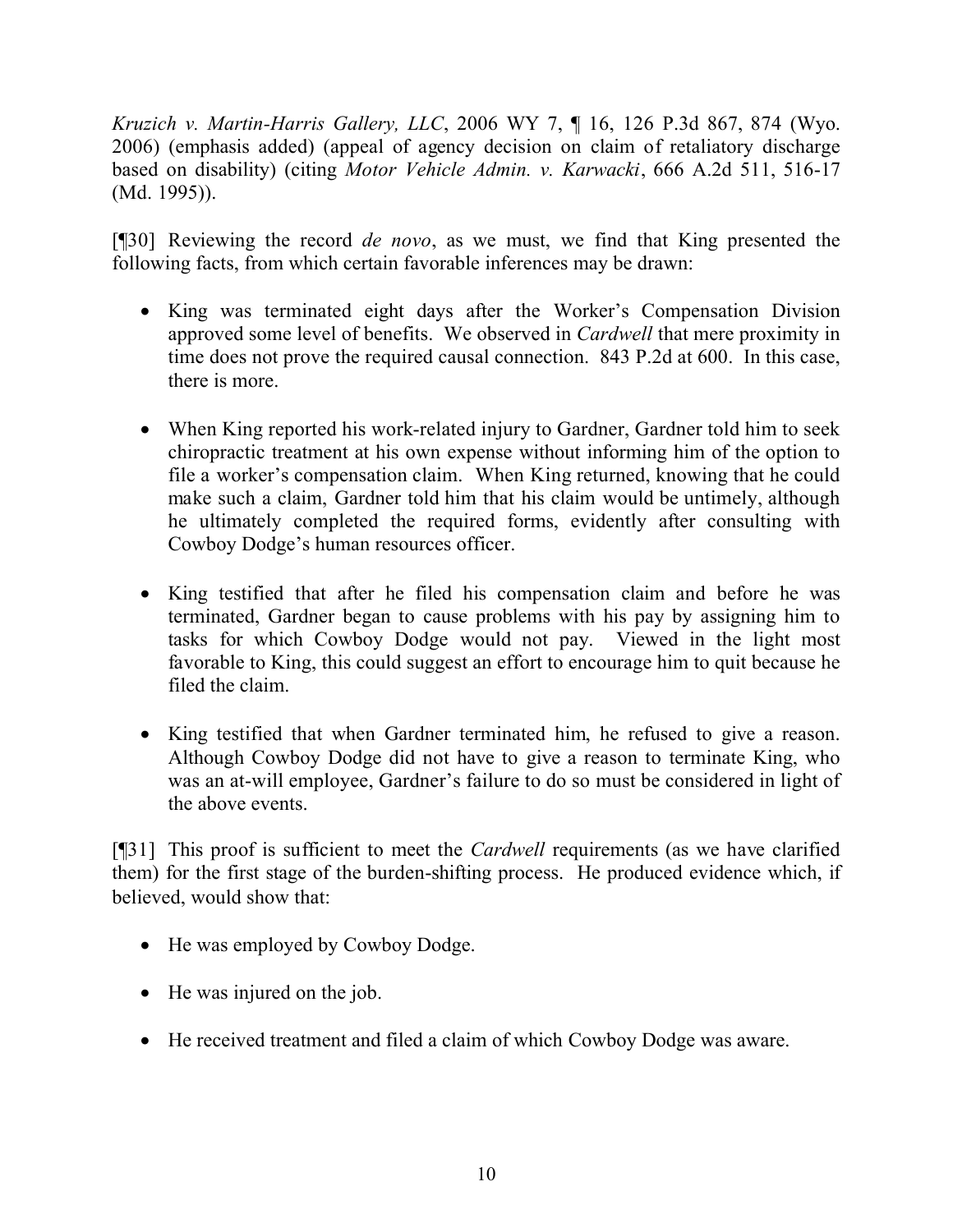The alignment of these facts could support an inference that his application for worker's compensation benefits was a substantial and motivating factor in Cowboy Dodge's decision to terminate him.

[¶32] The burden then shifted to Cowboy Dodge to produce evidence of a legitimate non-retaliatory reason for discharge. It met its burden by producing evidence which, if believed, would show that King was terminated because he made two expensive mistakes in mixing paint, the second of which occurred after he was counseled about the first.

[¶33] At that point, the onus shifted back to King to prove directly that the filing of a worker's compensation claim was a substantial and motivating factor in Cowboy Dodge's decision to terminate him, or that its proffered explanation for terminating him was a pretext. In addition to that summarized above, he produced the following evidence indicative of a retaliatory motive or pretext:

- Cowboy Dodge did not present the two personnel action forms purporting to record counseling for two instances when paint did not match the portions that were not repainted to the OAH until months after King was discharged. King testified that Gardner had never shown him those forms, and that he had never counseled him in any manner about his job performance. He claimed never to have seen or to have been told about the forms until at the temporary total benefits hearing before the OAH.
- Viewed in the light most favorable to King, the forms are suspicious. Gardner claims that King refused to sign one of the forms. The record is silent as to why Gardner did not write "employee refused to sign" on them, as is a common practice, and it is suspicious that he wrote "Brian King," misspelling King's first name, in the signature block of the second rather than someplace else on the form.
- It is true, as Cowboy Dodge points out, that there is no dispute that the errors in matching paint occurred. These seem to be serious, and perhaps they are, but the record does not tell us whether such errors are common and whether termination was the discipline usually imposed on those who had not filed a worker's compensation claim. And, as already noted, no reason was given King on the date he was terminated.

[¶34] At this stage of the proceedings, the Court must accept King's explanations as true if evidence in the record supports them, and it must also afford him all favorable inferences to be drawn from the facts in the record. We conclude that he produced sufficient evidence to raise genuine issues of material fact based on the showing described above, whether this proof is characterized as direct evidence or as evidence of pretext.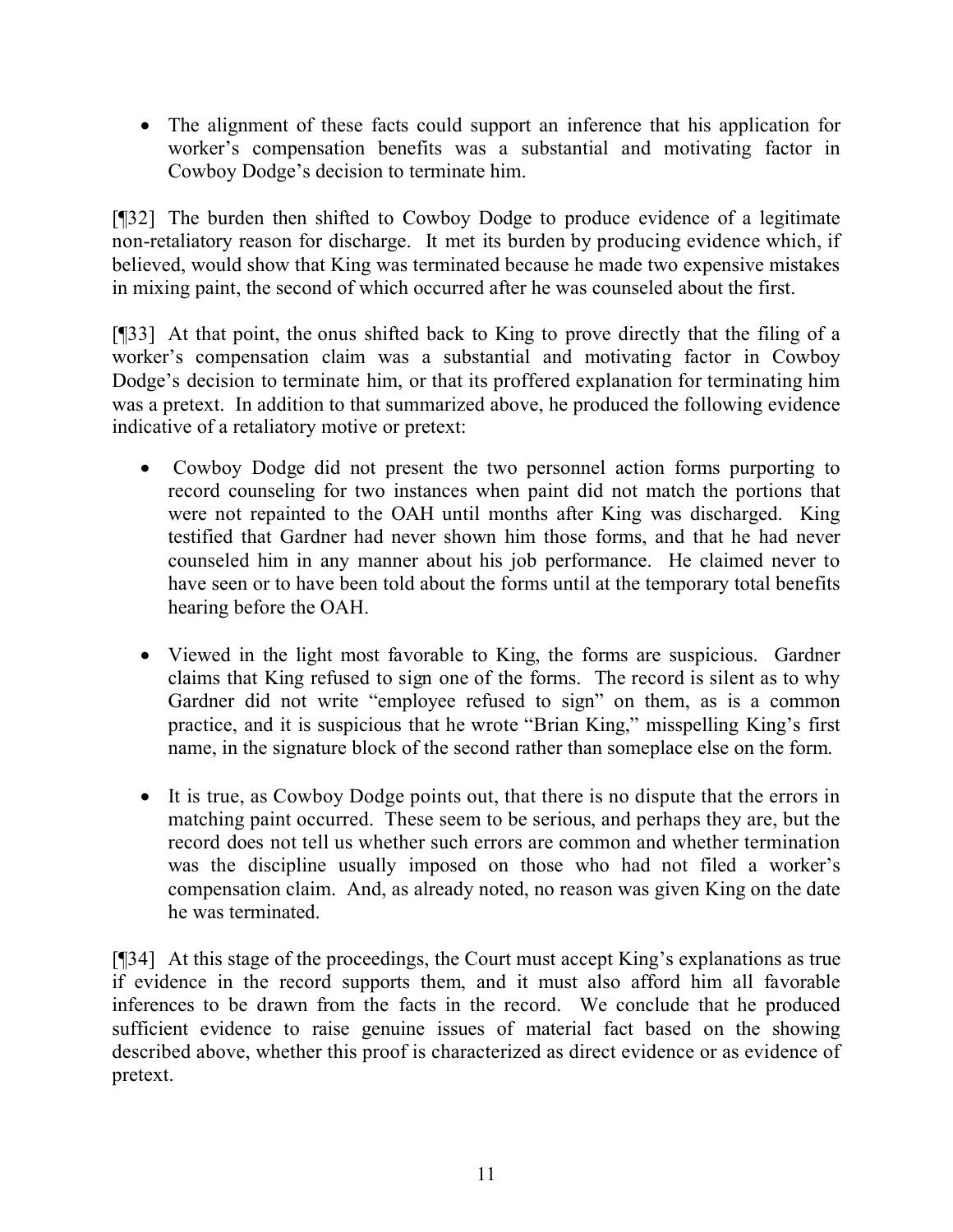[¶35] If there are no other grounds in the record to affirm the district court, King will be entitled to present his claims to a jury, and he will bear the burden of persuading it that his discharge was retaliatory, i.e., that seeking worker's compensation benefits was a substantial and motivating factor in Cowboy Dodge's decision. He can do so by proving that the reasons now given are pretextual. *Cardwell,* 843 P.2d at 599-600. This is not to suggest that a reasonable jury would in fact find his version of the facts more persuasive than Cowboy Dodge's at trial – we hold only that King proved enough to be entitled to a trial.

# *Absence of Damages*

[¶36] Cowboy Dodge argues that even if King could make out a claim for retaliatory termination, he has failed to prove any damages. It also argues that he cannot recover damages for mental injury or emotional distress because his discharge was proper, since he is an at-will employee.

[¶37] Taking the second argument first, if in fact King had no claim for retaliatory discharge, he could only recover damages for emotional distress or mental injury through a claim of intentional infliction of emotional distress. Since he did not plead a claim for intentional infliction of emotional distress, and has not argued in favor of one on appeal, we see no need to address that claim.

[¶38] However, in *Griess*, we recognized that the claim that an employee has been terminated in retaliation for filing a worker's compensation claim is a tort. 776 P.2d at 754 ("We hold that a person whose employment is terminated for exercising rights under the worker's compensation statutes and who is not covered by the terms of a collective bargaining agreement has a cause of action in tort against the employer for damages.").

[¶39] Damages recoverable in tort for this type of retaliatory discharge include those for emotional distress or suffering, just as with other torts, if the plaintiff can prove those injuries and causally connect them to his discharge. W. Page Keeton et al., *Prosser and Keeton on The Law of Torts* § 130, at 1029 ( $5^{\text{th}}$  ed. 1984) ("Where a tort theory [of retaliatory discharge] is made out, the aggrieved plaintiff may recover tort damages, including punitive damages and mental distress damages in appropriate cases."); 11 Stuart M. Speiser et al., *The American Law of Torts* § 34:105, at 697 (2012) (damages for emotional distress may be recovered as compensatory damages in action for a retaliatory discharge); *Niblo v. Parr Mfg., Inc.,* 445 N.W.2d 351, 355 (Iowa 1989) (award of damages for emotional distress affirmed when employee was terminated in violation of public policy, even though employee did not prove that the emotional distress was severe, and this right to recover is distinct from the tort of intentional infliction of emotional distress); *Harless v. First Nat'l Bank in Fairmont*, 289 S.E.2d 692, 702 (W.Va. 1982) (tort of retaliatory discharge carries with it a sufficient indicia of intent to allow recovery of damages for emotional distress); *Chavez v. Manville Products Corp.*, 777 P.2d 371,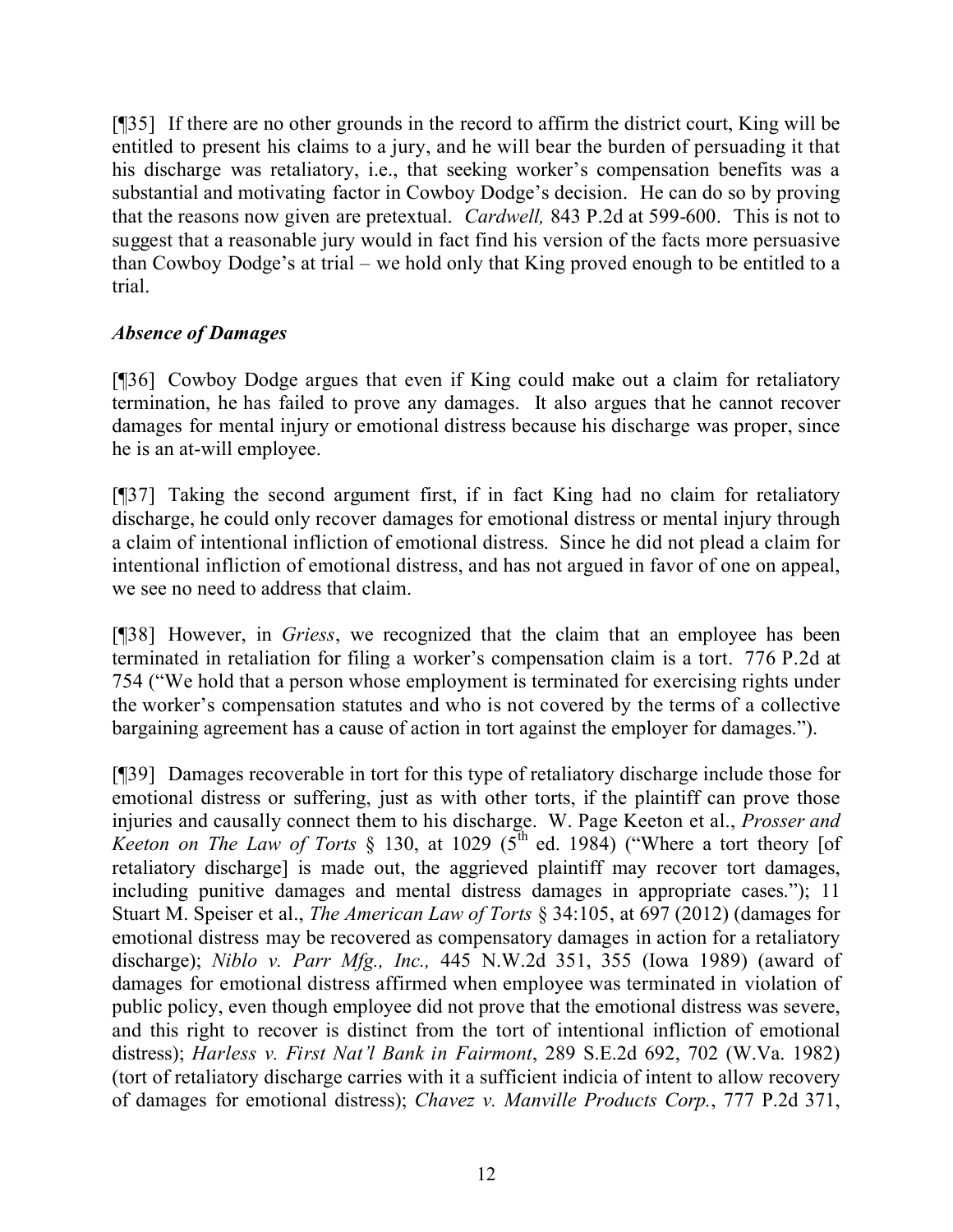377 (N.M. 1989); *Cagle v. Burns & Roe, Inc.*, 726 P.2d 434, 438 (Wash. 1986) (emotional distress damages recoverable in intentional tort of wrongful termination in violation of public policy); 82 Am.Jur.2d *Wrongful Discharge* § 229 (Westlaw database updated 2015) (wrongfully terminated employees may be entitled to recover damages for emotional or mental distress, but only in tort).

[¶40] Accordingly, King may be entitled to recover damages for emotional distress, if he can prove he has suffered any that are related to a retaliatory discharge for filing a worker's compensation claim. Cowboy Dodge did not make the required initial showing that King has not suffered such damages, and the burden to present facts establishing them therefore did not shift to him. King is thus entitled to rely on his pleadings without making a factual showing on this element. *Baker v. Speaks,* 2013 WY 24, ¶ 58, 295 P.3d 847, 860 (Wyo. 2013) (citing *Long v. Daly*, 2007 WY 69, ¶ 24, 156 P.3d 994, 1000 (Wyo. 2007); *Thunder Hawk by and through Jensen v. Union Pacific R. Co*., 844 P.2d 1045, 1050-51 (Wyo. 1992); *O'Donnell v. City of Casper*, 696 P.2d 1278, 1287 (Wyo. 1985) (burden was not shifted due to failure of movant to make a prima facie showing of ownership of property against which execution was sought)).

[¶41] Cowboy Dodge argues also that King has no pecuniary damages, because he claimed temporary total disability benefits the day he was fired, received those benefits for an extended period, and has now participated in a vocational rehabilitation program which will retrain him to perform a different job. Leaving aside the troubling fact that King applied for benefits based on his inability to work, the record reflects that King claimed to be able to work up to and after applying for temporary total disability payments, and after his surgery. He was paid less in benefits than he earned while employed.

[¶42] It is true that an employer can discharge an employee without liability for retaliatory discharge if the employee is no longer capable of performing the duties of the job. 9 Larson, *supra*, § 104.07[4]. But there is no indication that Cowboy Dodge considered King to be physically unable to perform his duties when it fired him, and he claims that he was able to work, thus raising an issue of fact. We note that the United States Supreme Court has held that a cause for discharge unknown to the employer when an employee was fired cannot support the termination, although it can reduce damages for a violation of the Age Discrimination in Employment Act. *McKennon v. Nashville Banner Pub. Co.,* 513 U.S. 352, 361-62, 115 S. Ct. 879, 886, 130 L.Ed.2d 852 (1995) (cause discovered after termination precluded reinstatement and front pay, and back pay to the date the wrongdoing was discovered). We cannot tell from this record what duties King could have performed, and for how long.

[¶43] Whether King can recover damages—nominal, compensatory, or punitive—are not questions this Court can decide on this record. *See* 9 Larson, *supra,* § 104.07. Whether they can properly be addressed through further motion practice or only by trial